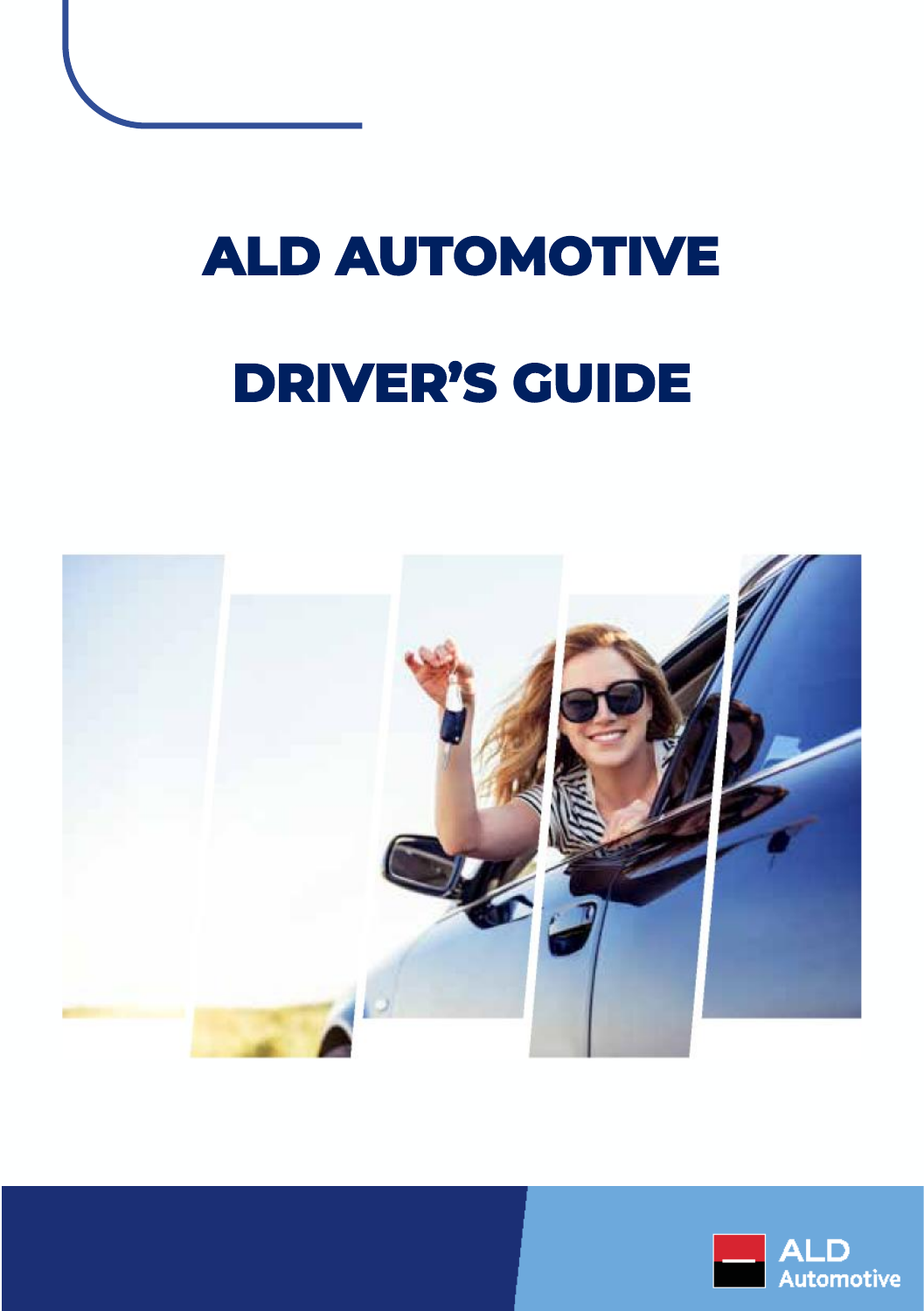#### **DEAR DRIVER**

This guide is designed to simplify your day-to-day life as an ALD Automotive driver and help you take better care of your leased vehicle.

Here you will find useful information on your vehicle, including details on servicing, maintenance and tyres.

Should you require further assistance, you can contact our Driver Services Team on (01) 2061118 who will be happy to help you.

Safe Driving, ALD Automotive

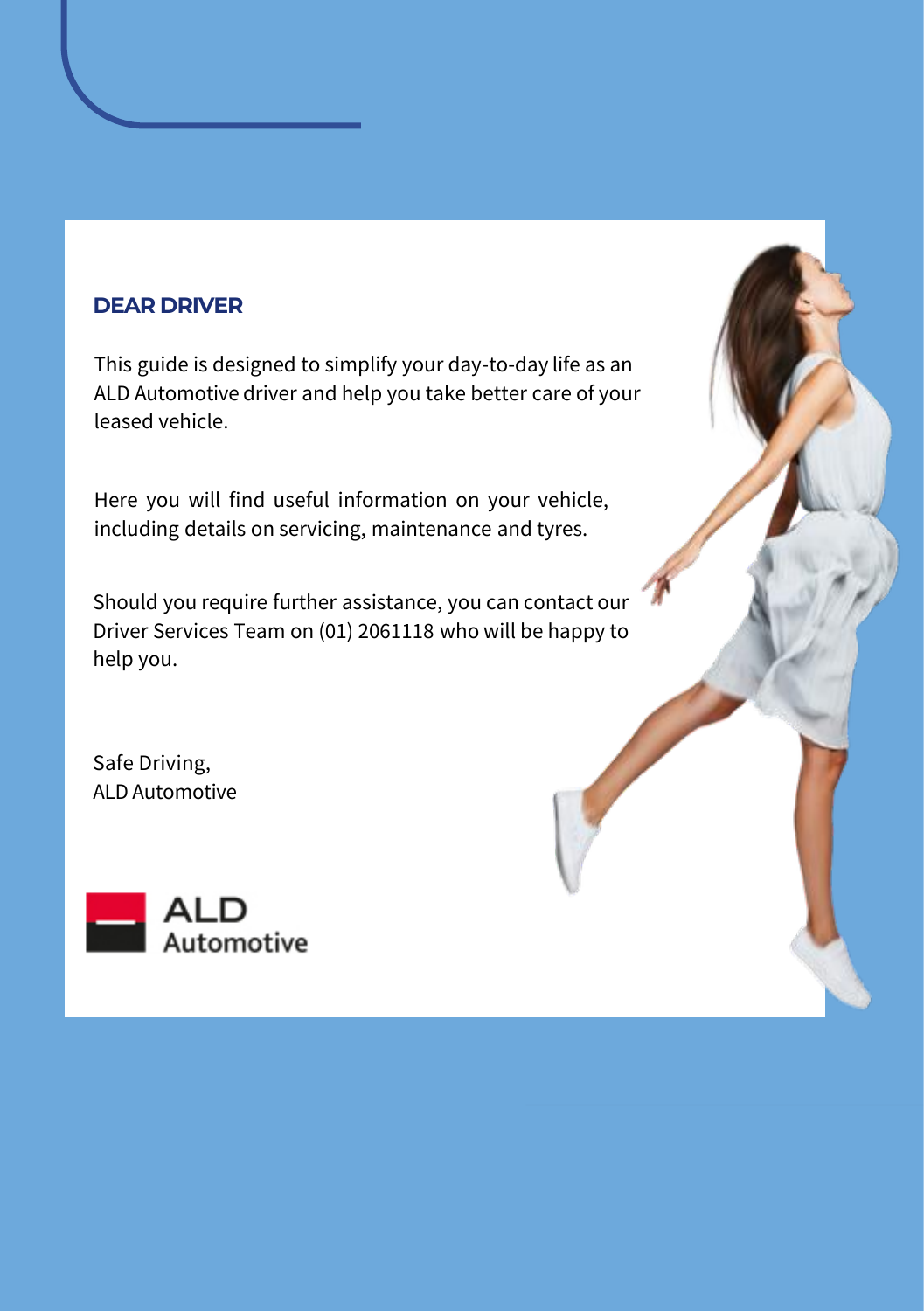#### **CONTENTS**

|    | <b>RECOMMENDATIONS ON SAFE DRIVING</b>   | 4              |
|----|------------------------------------------|----------------|
|    | <b>MAINTENANCE</b>                       | 5              |
|    | <b>TYRE CHANGE</b>                       | 5              |
|    | <b>ROADSIDE ASSISTANCE</b>               | 6              |
|    | <b>WHAT TO DO IN CASE OF AN ACCIDENT</b> | $\overline{ }$ |
|    | <b>REPLACEMENT VEHICLES</b>              | 8              |
|    | <b>TRAVELLING ABROAD</b>                 | 9              |
|    | <b>VEHICLE RETURN (END OF CONTRACT)</b>  | 10             |
| Ø. | <b>CONTACT INFORMATION</b>               | 11             |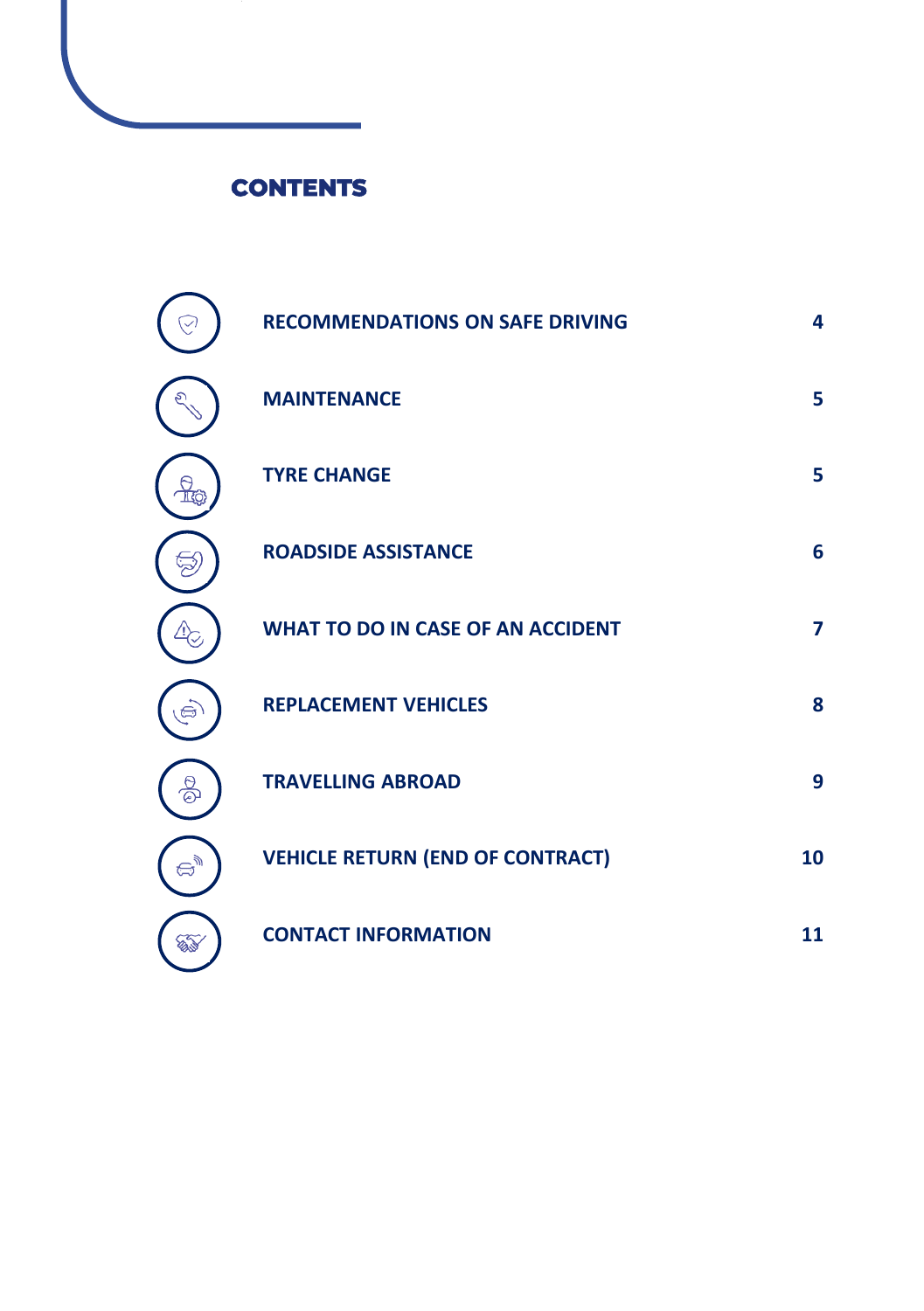#### **RECOMMENDATIONS ON SAFE DRIVING RECOMMENDATIONS ON SAFE DRIVING**

**BUCKLE UP** 

 $\widehat{\heartsuit}$ 

- **BE ATTENTIVE**
- CHECK THE TYRE PRESSURE AND TREAD DEPTH **REQULARLY**
- KEEP A SAFE DISTANCE BETWEEN VEHICLES
- $\checkmark$  MAKE SURE THE VEHICLE IS SAFELY PARKED
- CHECK THE LIGHTS AND LEVELS REGULARLY
- $\checkmark$  ENSURE THAT A VALID TAX, INSURANCE DISC AND NCT/CVRT DISC (IF APPLICABLE) ARE DISPLAYED IN THE VEHICLE AT ALL TIMES
- $\checkmark$  STOP USING THE VEHICLE AS SOON AS YOU BECOME AWARE OF ANY MECHANICAL DEFECT OR FAILURE AND NOTIFY AA ROADSIDE ASSISTANCE ON 1800 66 77 88.





**STAY ALERT!**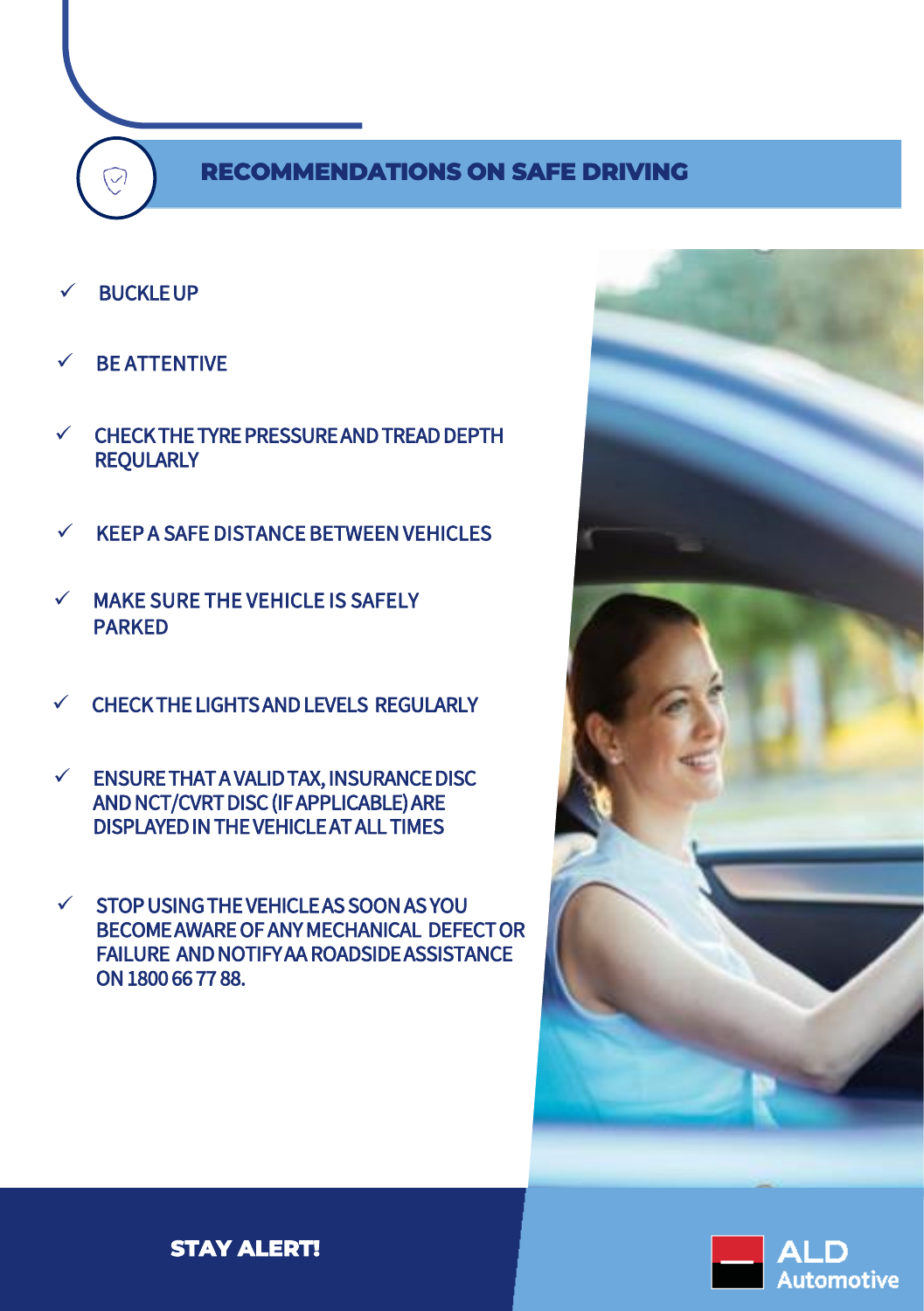#### **MAINTENANCE**

Vehicle maintenance should be carried out regularly in accordance with the vehicle manufacturer's requirements.

#### **TO SCHEDULE VEHICLE MAINTENANCE OR REPAIR:**

- The quickest way to arrange your service is via the ALD Driver App.
- Alternatively, send a request to: [driverservices.iemf@aldautomotive.com](mailto:driverservices.iemf@aldautomotive.com). Please remember to include your contact details.
- You can also contact our Driver Services Team on +353(0)1 206 1118.
- We will contact you and agree the date and time for the service.
- A member of our Driver Services Team will contact a dealer to check availability and organise your visit on your behalf.
- The dealer will inform you when the vehicle has been repaired and is ready for collection.
- When collecting the vehicle, make sure that all services are recorded in the service book.

#### **TO SCHEDULE A TYRE CHANGE:**

- You can find your nearest tyre depot by logging on to the ALD Driver App.
- Alternatively, you can email a request to [driverservices.iemf@aldautomotive.com](mailto:driverservices.iemf@aldautomotive.com)
- Please note, tyre depots only operate a walk-in service they do not take appointments.



**ALD AUTOMOTIVE DRIVER SERVICES: 01 206 1118**

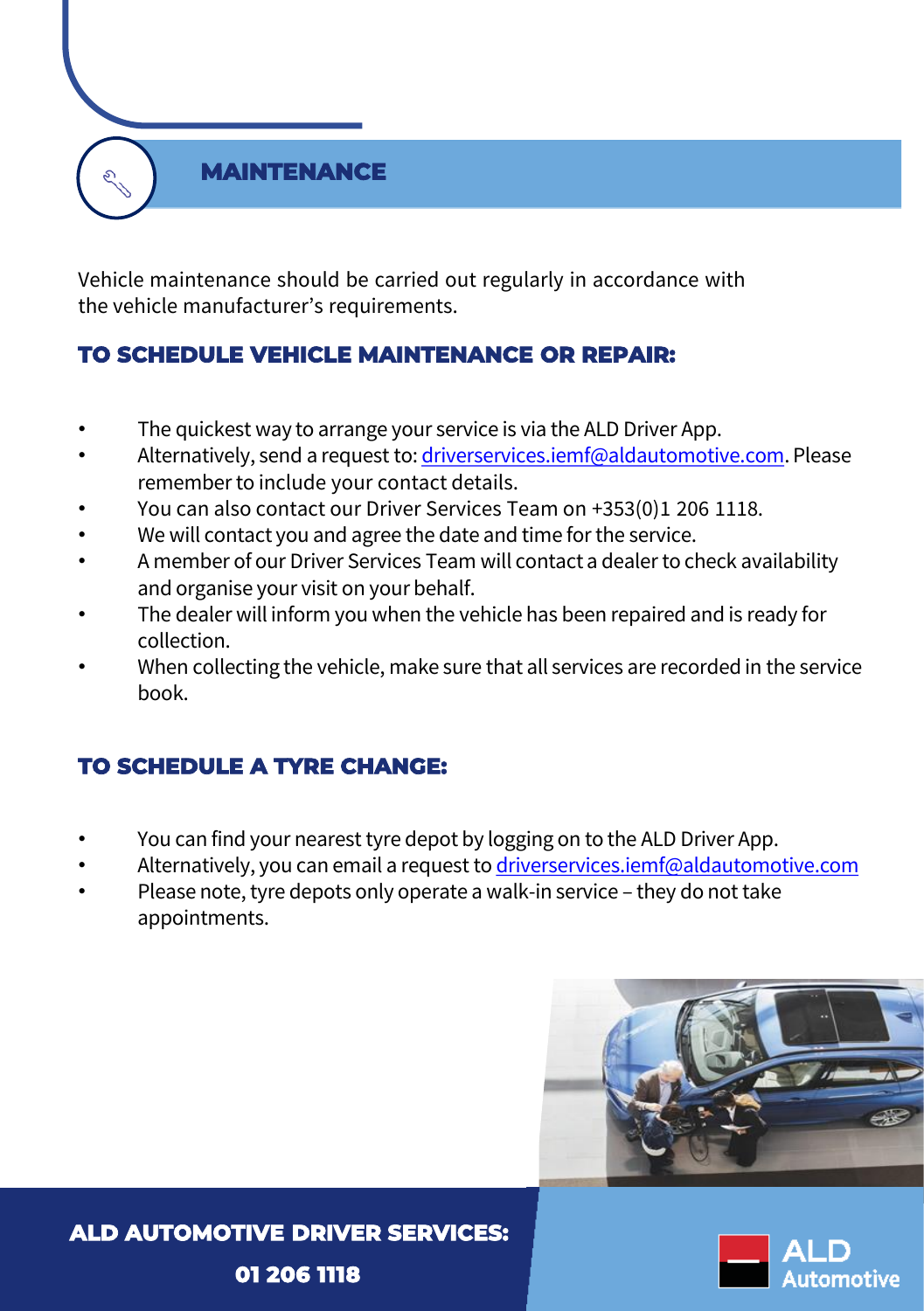

#### **ROADSIDE ASSISTANCE**

Each driver benefits from Roadside Assistance. This is a 24x7 service.

You should quote either the ALD Automotive membership number, (IP01508250) or inform the AA that the vehicle is managed by ALD Automotive. Please notify ALD Automotive the following working day.

In the event of a breakdown during working hours, please contact the ALD Automotive Driver Services team who will arrange assistance.

If your vehicle is within warranty, please call the manufacturer breakdown assistance service. This number can be found in your vehicle manual. If your vehicle is outside of warranty, AA Assistance is available. The contact number is 1800 66 77 88.

#### **TECHNICAL SERVICE SUPPORT INCLUDES:**

- Calling for technical assistance
- Consultancy in the event of vehicular failure
- Wheel replacement
- Battery charging
- **Towing**



**Roadside Assistance: Outside Office Hours - 1800 66 77 88**

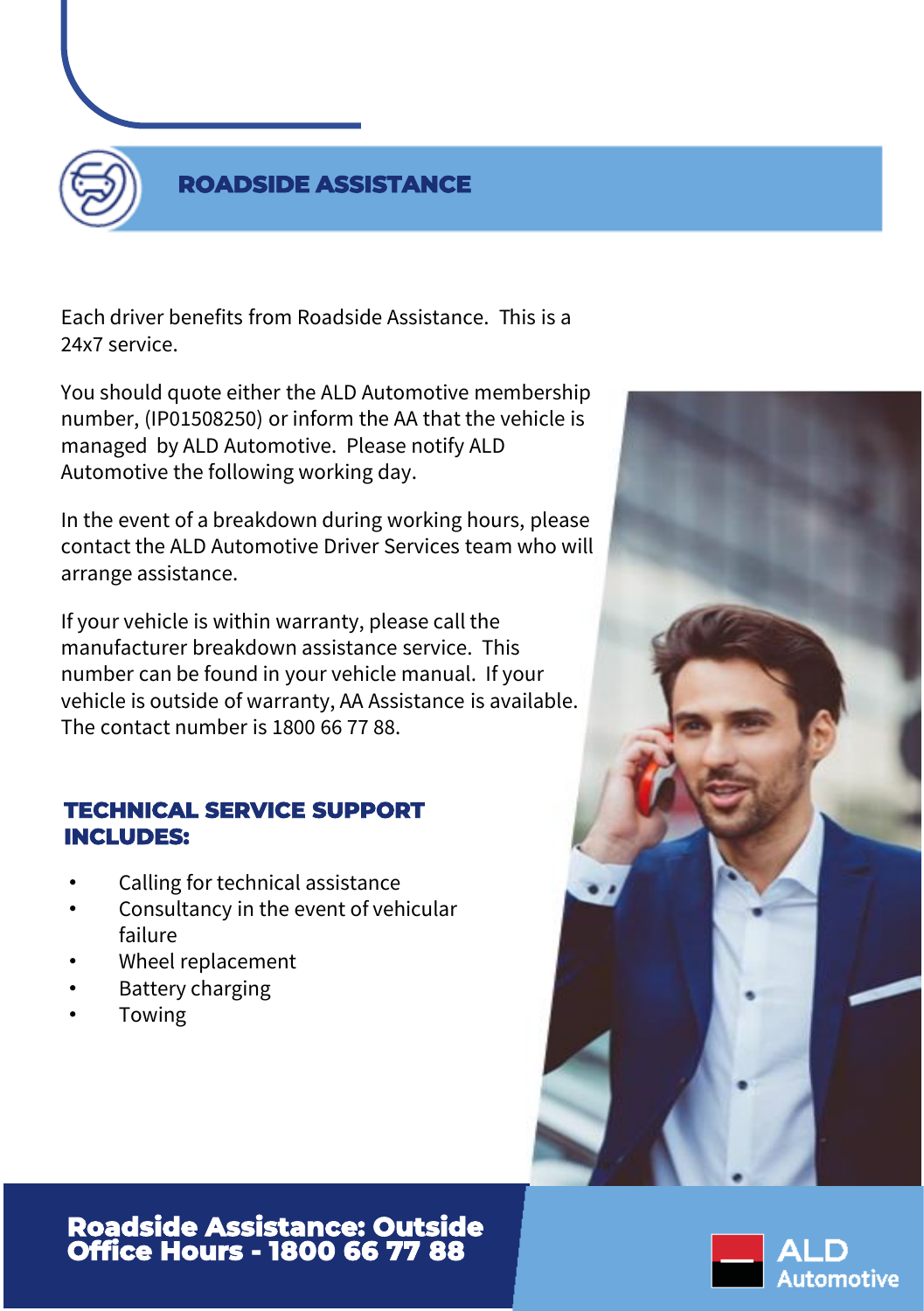#### **WHAT DO I DO IN THE CASE OF AN ACCIDENT**

• Remain at the scene of the accident.

 $\mathbb{A}_{\odot}$ 

- Switch on the hazard warning lights, turn off engine, apply parking brake and set out the reflective emergency warning triangle (except on a motorway)
- Make sure you are safe as you try to help others.
- Call the Gardaí and Emergency Services if needed on 999 or 112.
- Call ALD Automotive to report the accident. If the accident occurred outside of normal business hours, please call ALD Automotive the next working day.
- Call Roadside Assistance on 1800 66 77 88 and follow their instructions.
- Vehicles must be moved if they are blocking the roadway or posing a danger to other road users. If vehicles are to be moved, the roadway should be marked.
- Whoever is driving the vehicle at the time of the accident/incident must provide their name and address, the address where the vehicle is kept, the name and address of the vehicle owner, the vehicle's registration number and evidence of insurance, such as the name of your insurance company or motor insurance certificate or disc to relevant parties.
- Record the name, vehicle and insurance details (vehicle make, model, registration number, insurance policy provider and insurance policy number) of the other persons involved in the accident.
- If Gardaí did not attend the scene, please report accident to the local Gardaí station as soon as possible.
- Do not start any repairs before vehicle damages are assessed and a representative of ALD Automotive gives permission.

#### NB: In the event of a car theft, immediately call the Gardaí on 999/112

Accidents Team: (01) 206 1118 / [accidents.iemf@aldautomotive.com](mailto:accidents.iemf@aldautomotive.com) Mon-Fri from 8:00 to 18:00 Roadside Assistance outside of normal business hours: 1800 66 77 88

#### **Roadside Assistance:**

**1800 66 77 88**

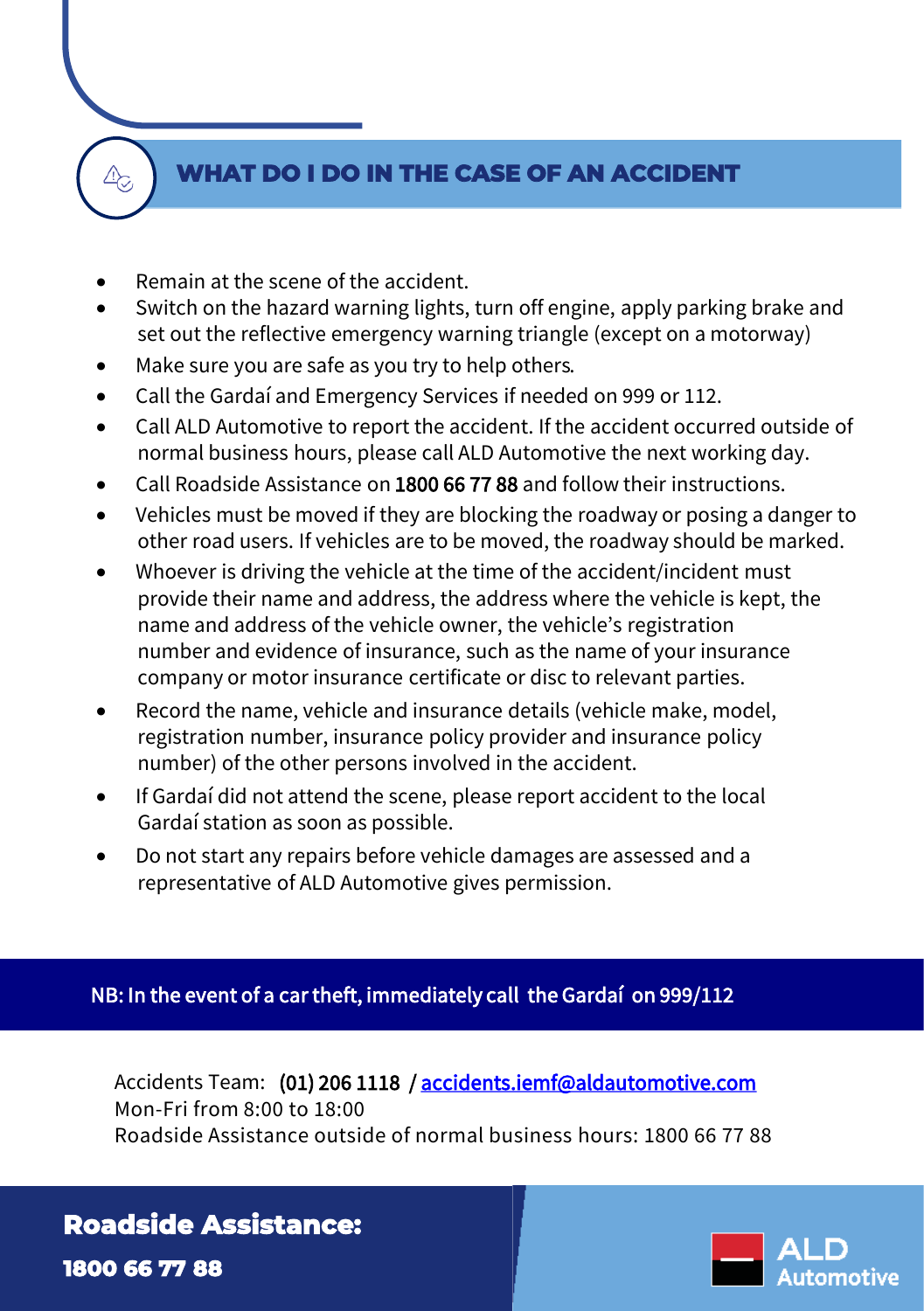#### **REPLACEMENT VEHICLES**

If required, ALD Automotive can arrange a replacement vehicle while your vehicle is in for service, maintenance or repair.

The Driver Services agent will organise the rental on your behalf with the rental company, if required. It is important to note that replacement vehicles are not always like for like.

Please remember to always do a 'vehicle walk-around' to inspect any replacement vehicle for damage. Any damage should be photographed and reported before taking possession of the vehicle. You should also repeat this inspection when returning the vehicle.

To avoid excess charges when returning the vehicle, it should be returned with the same fuel level as when you took delivery.

#### **TO GET A REPLACEMENT VEHICLE FOR NON-REPAIR REASONS**

- Inform the fleet contact within your company about the requirement for a replacement car and specify the term
- Your company fleet contact will agree with ALD Automotive a time and place for a replacement vehicle delivery
- Once the rental vehicle is no longer required, please inform ALD Automotive to off-hire the rental vehicle and it will be collected from the desired address



#### **ALD AUTOMOTIVE DRIVER SERVICES**

#### **00353 (0) 1 206 1118**

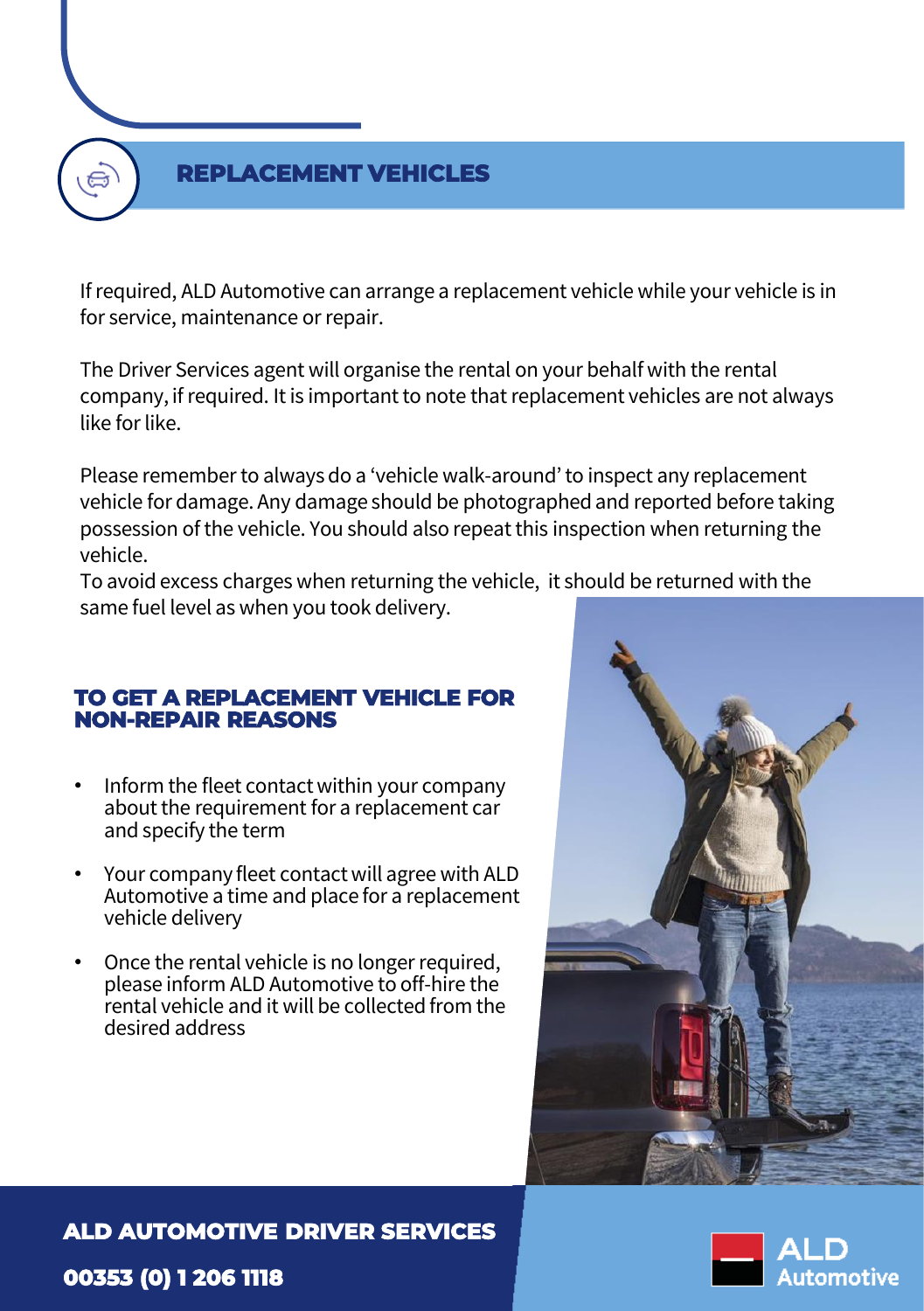#### **TRAVELLING ABROAD**

If you plan to take your vehicle abroad, you must obtain written permission from ALD Automotive.

When travelling abroad, you are required to bring the original Vehicle Licensing Certificate (VLC) with you.

You can obtain both the permission to travel and the VLC by logging on to the ALD Driver App. To access the ALD Driver App, please click [here](https://portal.aldautomotive.ie/).

Remember that you need to request this permission at least 14 days prior to departure.

AA 5 Star Breakdown Cover should be purchased by you to cover the vehicle's return to Ireland in the event that it cannot be driven back for any reason.

A quote for this cover can be obtained by calling (01) 6179104 (option 2). Further details can be found on www.theaa.ie/aa/insurance/European-breakdowncover

NB: ALD Automotive must be informed about any breakdown or accident that occurs outside the island of Ireland. Please contact Driver Services on + 353 1 206 1118.



#### **REQUEST PERMISSION 14 DAYS PRIOR TO TRAVELLING**

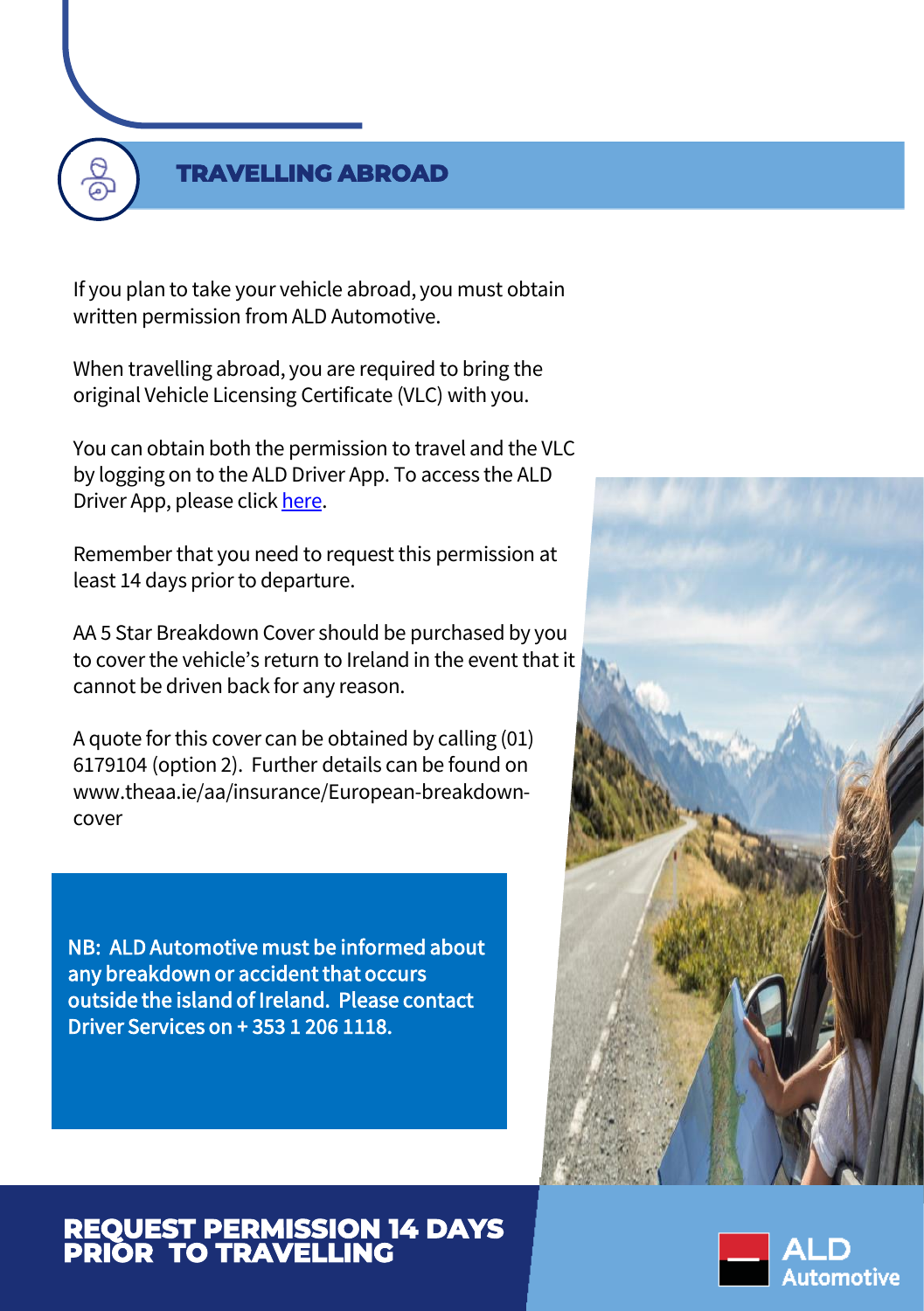#### **RETURNING THE VEHICLE AT THE END OF THE CONTRACT**

#### **PROCEDURE WHEN RETURNING THE VEHICLE:**

Six months before the contract end date, ALD Automotive will inform the fleet contact in your company that the contract is coming to an end and ask if they would like to renew the vehicle contract.

ALD Automotive will agree the time, date and location of the vehicle's return ahead of arrangements being formalised and communicate these with you.

#### **The following items must be returned:**

- Both sets of keys
- Service book
- Spare tyre, mount & jack

#### **Quotes, Orders & New Vehicle Delivery**

#### **Contacts:**

For Vehicle Renewals & New Vehicle Ordering:

#### Email:

[quotesandorders.iemf@aldautomotive.com](mailto:quotesandorders.iemf@aldautomotive.com)

Tel: +353(0)1 213 9713

For New Vehicle Registration & Deliveries:

Email: [deliveries.ie.mf@aldautomotive.com](mailto:deliveries.ie.mf@aldautomotive.com)

Tel: +353(0)1 213 9713



#### **TIME TO START THINKING ABOUT YOUR NEXT VEHICLE**

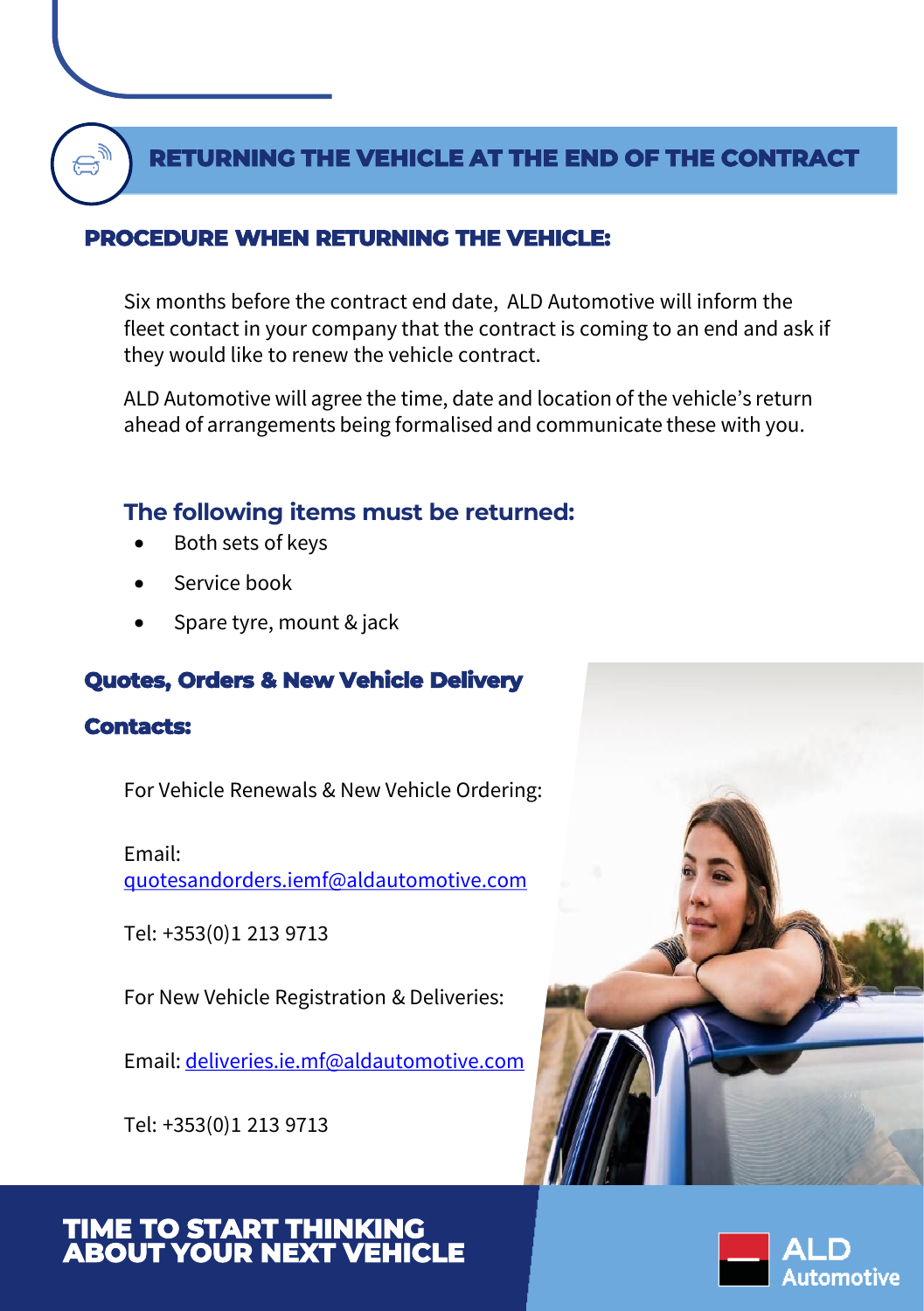#### **CONTACT INFORMATION**

#### **ALD Automotive Driver Services**

Tel: +353(0)1 206 1118 Email: [driverservices.iemf@aldautomotive.com](mailto:driverservices.iemf@aldautomotive.com) Mon-Fri from 8:00 to 18:00

#### **AA Roadside Assistance**

1800 66 77 88

#### **Important Contacts:**

For Tax, Fines or Fuel card queries:

Email: [clientoperations.iemf@aldautomotive.com](mailto:clientoperations.iemf@aldautomotive.com)

For NCT/CVRT, Service, Maintenance and Tyres

Email: [driverservices.iemf@aldautomotive.com](mailto:driverservices.iemf@aldautomotive.com)

For Billing & Payment Queries:

Email: [accounts.iemf@aldautomotive.com](mailto:accounts.iemf@aldautomotive.com)

#### **ALD Driver App:**

To download the app from Apple Store or Google Play Store:

[Apple Store: https://itunes.apple.com/us/app/merrion](https://itunes.apple.com/us/app/merrion-fleet/id1122057028?mt=8)fleet/id1122057028?mt=8

Google Play Store: [https://play.google.com/store/apps/details?id=ie.merrion](https://play.google.com/store/apps/details?id=ie.merrionfleet.driverapp) fleet.driverapp



### utomotive

**SAFE DRIVING!**